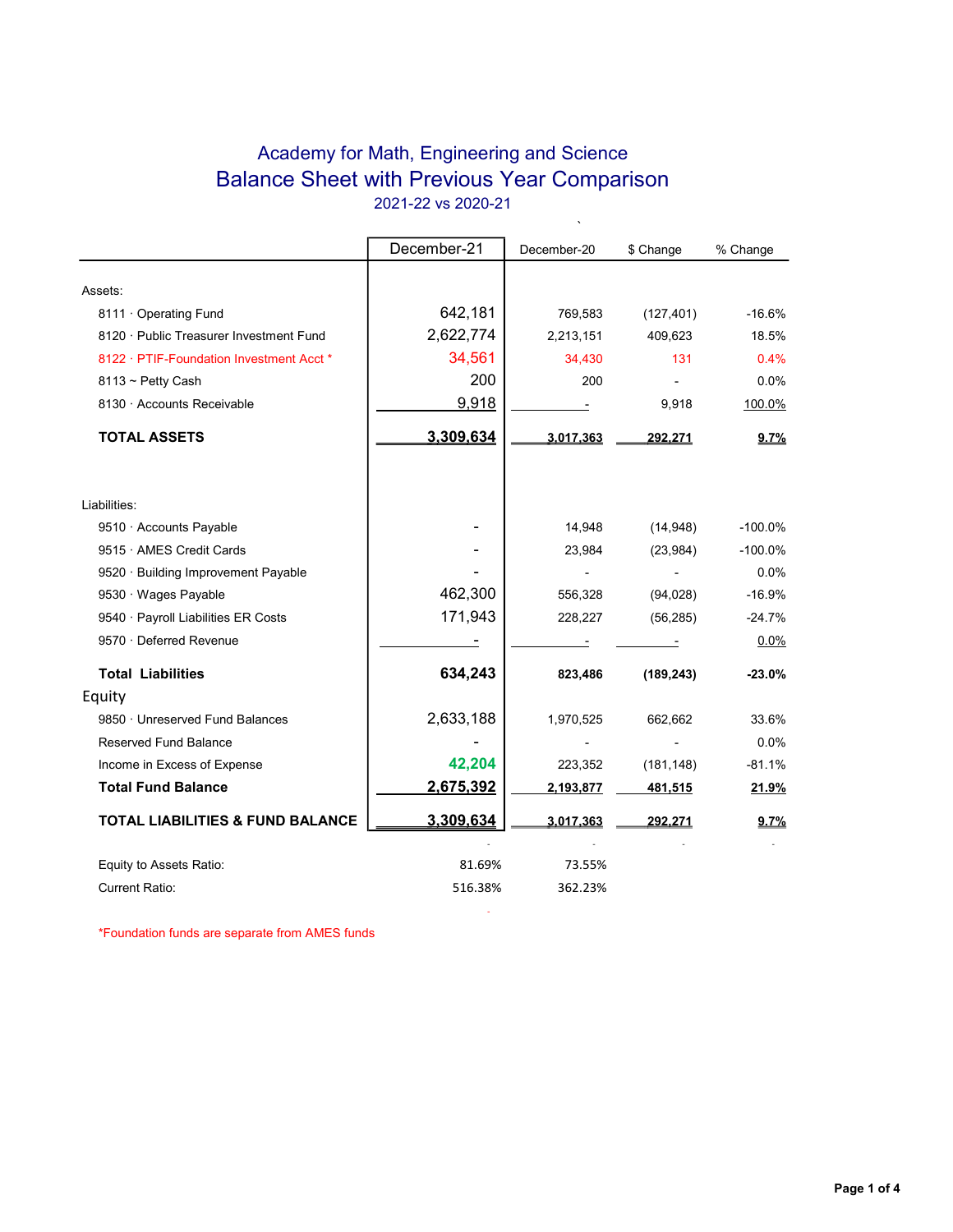#### Academy for Math, Engineering and Science Income & Expenditure Yearly Summary vs Budget July 2021 - June 2022

|                                         | 6 Months of<br><b>Actuals</b> | 6 Months of<br><b>Budget</b> | <b>Difference</b> | % of Budget<br>Recevied/Spent | General<br><b>Funding</b> | Categorical<br>(Spending<br>Restricted) |
|-----------------------------------------|-------------------------------|------------------------------|-------------------|-------------------------------|---------------------------|-----------------------------------------|
| <b>Income/Funding Sources</b>           |                               |                              |                   |                               |                           |                                         |
| 1510 · Interest Income                  | 4,446                         | 3.667                        | 779               | 121.25%                       | 4,445.81                  |                                         |
| 1510 · Interest Income Foundation*      | 59                            | 53                           | 5                 | 110.27%                       | 58.81                     |                                         |
| 1720 · Rentals, Sales or Admissions     | 2,215                         | 1.617                        | 598               | 137.01%                       | 2,215.00                  |                                         |
| $1920 \cdot$ Donations                  | 21,852                        | 10,255                       | 11,596            | 213.08%                       | 21,851.50                 |                                         |
| 1920 · Donations Foundation*            | ŋ                             | 333                          | (333)             | 0.00%                         |                           |                                         |
| 1940 · Student Fees                     | 92,050                        | 33,333                       | 58.716            | 276.15%                       | 92,049.50                 |                                         |
| $1990 \cdot$ Other                      | 765                           | 3,041                        | (2,276)           | 25.17%                        | 765.39                    |                                         |
| AMES to SP ED and CTE (MOE)             |                               |                              |                   |                               |                           |                                         |
| <b>State Funds</b>                      | 2,219,705                     | 1,508,266                    | 711,438           | 147.17%                       | 1,930,320.59              | 289,383.96                              |
| <b>Federal Funds</b>                    | ŋ                             | 94,200                       | (94, 200)         | 0.00%                         |                           |                                         |
| <b>Total Income/Funding</b>             | 2.341.091                     | 1,654,766                    | 686,324           | 141.48%                       | 2,051,706.60              | 289,383.96                              |
| <b>'Expenditures by Function</b>        |                               |                              |                   |                               |                           |                                         |
| $1000 \cdot$ Instruction                | 1,635,561                     | 1,112,371                    | (523, 189)        | 147.03%                       | 1,340,352.25              | 295,208.36                              |
| 2100 · Supporting Services - Students   | 99,318                        | 97,618                       | (1,701)           | 101.74%                       | 47,161.83                 | 52,156.38                               |
| 2200 · Instructional Staff Support Serv | 512                           | 1.290                        | 778               | 39.69%                        | 511.84                    |                                         |
| 2300 · Board Administration             | 292                           | 5,482                        | 5.190             | 5.33%                         | 291.99                    |                                         |
| 2400 · School Administration            | 235.364                       | 156,943                      | (78, 421)         | 149.97%                       | 233,630.72                | 1,733.16                                |
| 2500 · IT & Business Support Serv       | 107,557                       | 80.632                       | (26, 925)         | 133.39%                       | 96,367.96                 | 11,189.29                               |
| 2600 · Building Operation & Maintenance | 39,696                        | 31,943                       | (7,753)           | 124.27%                       | 39,695.75                 |                                         |
| $2700 \cdot$ Transportation             | 180,587                       | 94,417                       | (86, 170)         | 191.27%                       | 160,654.14                | 19,932.68                               |
| Foundation*                             | 0                             | $\mathbf 0$                  | $\Omega$          |                               |                           |                                         |
| <b>Total Expenditures</b>               | 2,298,886                     | 1,580,696                    | (718,191)         | 145.44%                       | 1,918,666.48              | 380,219.87                              |
|                                         |                               |                              |                   |                               |                           |                                         |
| Income in Excess of Expenditure         | 42,204                        | 74,071                       | (31, 867)         |                               | 133,040.12                | (90, 835.91)                            |
|                                         |                               |                              | 0.00              |                               | (0.00)                    |                                         |

\*Foundation funds are separate from AMES funds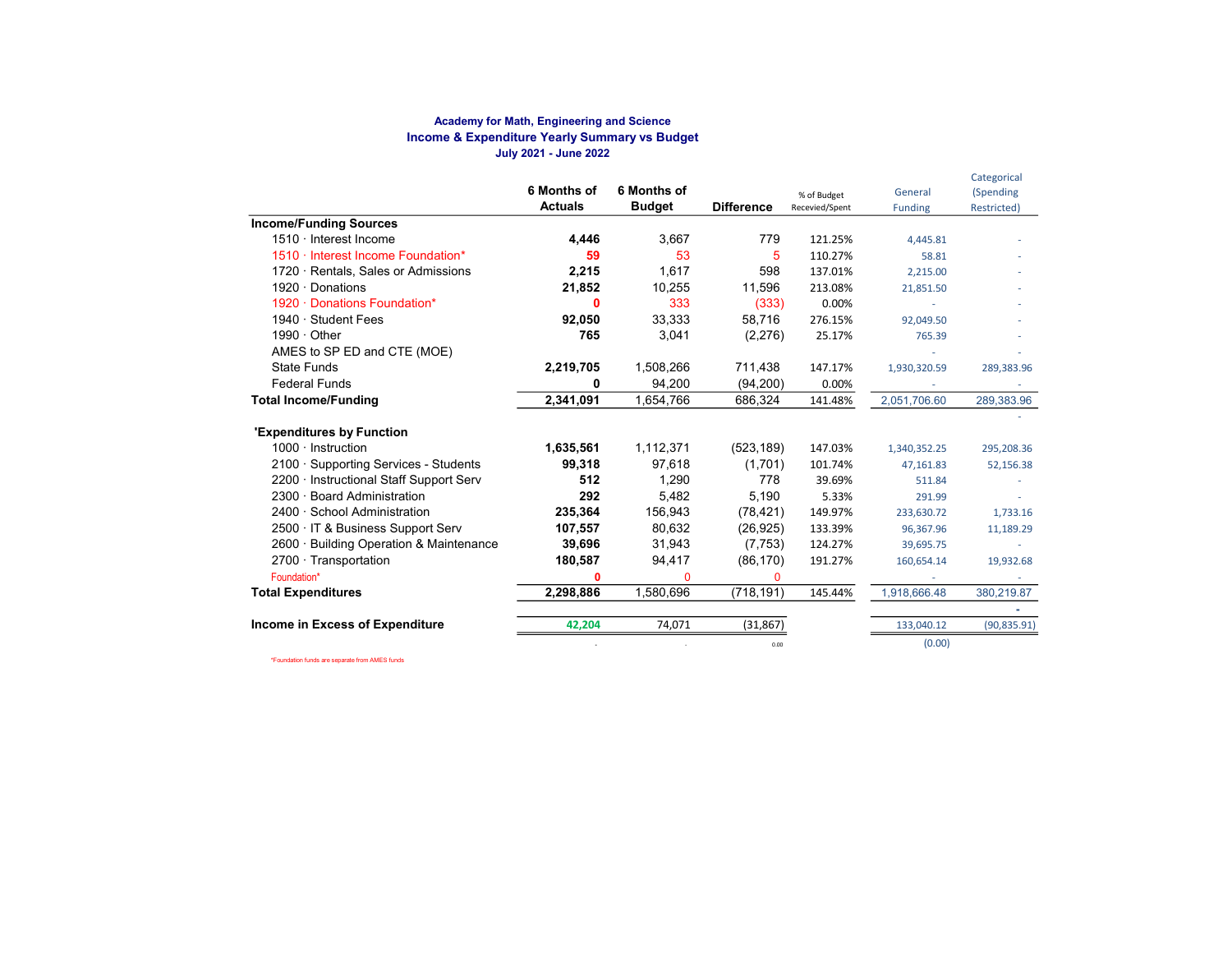## Academy for Math, Engineering and Science Monthly Income & Expenditure Fiscal Year 2021-2022 (by Function)

|                                                | <b>Jul-21</b> | Aug-21                   | Sep-21                   | Oct-21  | <b>Nov-21</b> | Dec-21  | <b>Jan-22</b>            | Feb-22                   | Mar-22                   | Apr-22                   | <b>May-22</b>            | <b>Jun-22</b>            | <b>YTD Actual</b> |
|------------------------------------------------|---------------|--------------------------|--------------------------|---------|---------------|---------|--------------------------|--------------------------|--------------------------|--------------------------|--------------------------|--------------------------|-------------------|
| Income                                         |               |                          |                          |         |               |         |                          |                          |                          |                          |                          |                          |                   |
| 1510 · Interest Income                         | 801           | 730                      | 686                      | 737     | 749           | 742     |                          |                          |                          |                          |                          |                          | 4,446             |
| 1510 · Interest Income Foundation'             | 11            | 10                       | 9                        | 10      | 10            | 10      |                          |                          |                          |                          |                          | ۰                        | 59                |
| 1720 · Rentals, Sales or Admissions            | 110           | 169                      | 61                       | 75      | 1,680         | 120     |                          |                          |                          |                          |                          | $\overline{\phantom{a}}$ | 2,215             |
| 1920 · Donations                               | 650           | 792                      | 525                      | 6,162   | 7,813         | 5,910   |                          |                          |                          |                          |                          | -                        | 21,852            |
| 1920 · Donations Foundation*                   |               |                          |                          |         |               |         |                          |                          |                          |                          |                          |                          |                   |
| 1940 · Student Fees                            | 30,044        | 49,147                   | 2,553                    | 6,575   | 3,671         | 60      |                          |                          |                          |                          |                          | $\overline{\phantom{a}}$ | 92,050            |
| 1990 · Other                                   | 249           | 25                       | $\overline{\phantom{a}}$ | 380     | 86            | 26      |                          |                          |                          |                          |                          | $\overline{\phantom{0}}$ | 765               |
| State Funds                                    | 434,450       | 351,068                  | 349,351                  | 380,472 | 354,746       | 349,618 |                          |                          |                          |                          |                          | $\overline{\phantom{0}}$ | 2,219,705         |
| <b>Federal Funds</b>                           |               |                          |                          |         |               |         |                          |                          |                          |                          |                          | $\overline{\phantom{0}}$ |                   |
| <b>Total Income</b>                            | 466,314       | 401.941                  | 353,185                  | 394,410 | 368,754       | 356,486 | $\overline{\phantom{a}}$ |                          | $\overline{\phantom{a}}$ | $\overline{\phantom{a}}$ | $\overline{\phantom{a}}$ | $\sim$                   | 2,341,091         |
|                                                |               |                          |                          |         |               |         |                          |                          |                          |                          |                          | $\overline{\phantom{0}}$ |                   |
| <b>Expenditure</b>                             |               |                          |                          |         |               |         |                          |                          |                          |                          |                          |                          |                   |
| 1000 · Instruction                             | 264,298       | 231,401                  | 395,618                  | 209,511 | 338,738       | 195,996 |                          |                          |                          |                          |                          | $\overline{\phantom{a}}$ | 1,635,561         |
| 2100 · Supporting Services - Students          | 19,751        | 19.871                   | 13,549                   | 16,522  | 16,082        | 13,544  |                          |                          |                          |                          |                          | $\overline{\phantom{a}}$ | 99,318            |
| 2200 · Instructional Staff Support Serv        |               | 75                       | 437                      |         |               |         |                          |                          |                          |                          |                          | $\overline{\phantom{a}}$ | 512               |
| 2300 · Board Administration                    |               | $\overline{\phantom{a}}$ | 96                       | 88      | 108           |         |                          |                          |                          |                          |                          | $\overline{\phantom{a}}$ | 292               |
| 2400 · School Administration                   | 39,047        | 41,035                   | 38,957                   | 36,386  | 43,702        | 36,237  |                          |                          |                          |                          |                          |                          | 235,364           |
| 2500 · Central & Business Support Serv         | 17.402        | 19,323                   | 17,634                   | 18,421  | 19,097        | 15,681  |                          |                          |                          |                          |                          | $\overline{\phantom{0}}$ | 107,557           |
| 2600 Operation & Maintenance                   | 839           | 1.077                    | 19,778                   | 707     | 17,295        |         |                          |                          |                          |                          |                          | -                        | 39,696            |
| 2700 · Transportation                          | 2,432         | 35,539                   | 70,130                   | 35,991  | 35,955        | 540     |                          |                          |                          |                          |                          | $\overline{\phantom{a}}$ | 180,587           |
| Foundation*                                    |               |                          |                          |         |               |         |                          |                          |                          |                          |                          | ۰                        |                   |
| <b>Total Expenditure</b>                       | 343,769       | 348,319                  | 556,198                  | 317,625 | 470,977       | 261,998 | $\sim$                   | $\overline{\phantom{a}}$ | $\overline{\phantom{a}}$ | $\overline{\phantom{a}}$ | $\overline{\phantom{a}}$ | $\sim$                   | 2,298,886         |
|                                                |               | $\overline{\phantom{a}}$ |                          |         |               |         | $\blacksquare$           | $\overline{\phantom{a}}$ |                          | $\overline{\phantom{a}}$ |                          | $\overline{a}$           |                   |
| Income in Excess of Expenditure                | 122,545       | 53,621                   | (203, 013)               | 76,785  | (102, 223)    | 94,489  |                          |                          |                          |                          |                          | $\overline{\phantom{a}}$ | 42,204            |
| *Foundation funds are separate from AMES funds |               | $\Omega$                 |                          |         |               |         |                          |                          |                          |                          |                          |                          |                   |